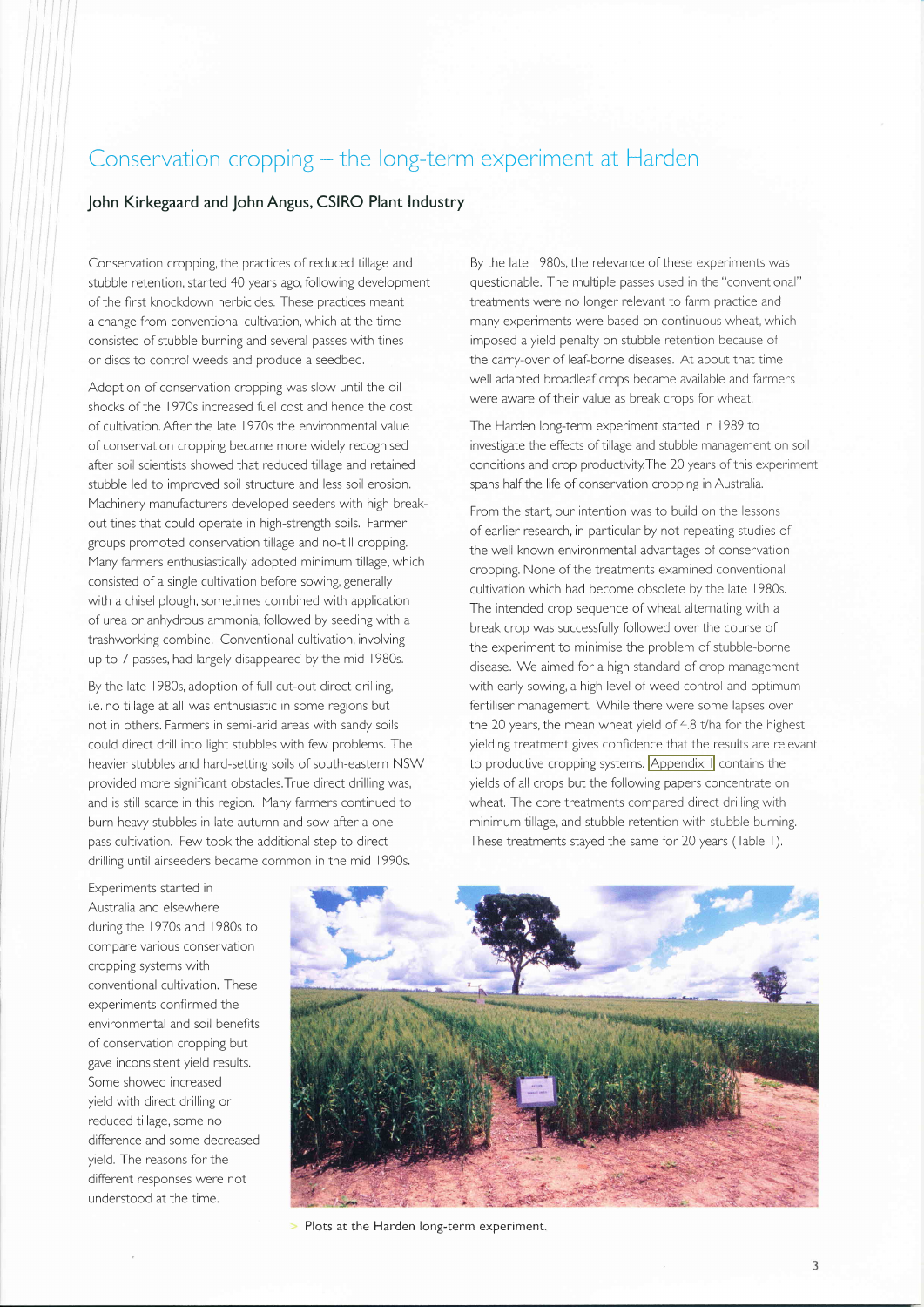#### $\ge$  Table 1. Treatments in the Harden long-term experiment.

|                |                                                | Stubble treatment                                           | Cultivation treatment                       |
|----------------|------------------------------------------------|-------------------------------------------------------------|---------------------------------------------|
|                | Burn / Cultivate                               | Stubble burnt in April <sup>1</sup>                         | Tine cultivation after burning <sup>2</sup> |
|                | Burn / Direct drill <sup>3</sup>               | Stubble burnt in April <sup>1</sup>                         | No cultivation                              |
| 3              | Incorporate stubble                            | One or two offset disc operations after rain in late summer |                                             |
| $\overline{4}$ | Bash <sup>4</sup> / Cultivate                  | Stubble flattened in JanuaryApril                           | Tine cultivation after burning <sup>2</sup> |
| 5              | Standing stubble / Direct drill <sup>3</sup>   | No stubble disturbance                                      | No cultivation                              |
| 6              | Mulch <sup>5</sup> / Direct drill <sup>3</sup> | Stubble broken down with a<br>rotary mulcher in April       | No cultivation                              |
|                | Bash <sup>3</sup> / Direct drill <sup>3</sup>  | Stubble flattened in January                                | No cultivation                              |

<sup>I</sup> Stubble Burnt plots were placed together in each replicate with a narrow firebreak on one side and the lncorporate Stubble plot on the other side. The statistical analysis accounted for this arrangement

<sup>2</sup> Cultivation was with a scarifier using 7 cm-wide points in one pass to 10 cm depth

<sup>3</sup> Direct drilling was with lucerne points (~ 1 cm wide) until 1994, after which sowing was with 7cm "narrow" points.

<sup>4</sup> Stubble bashing was with a Coolamon stubble-bashing harrow with dimension 6 m  $\times$  2 m, consisting of a 20 cm square grid made from | 3 mm metal rod.

<sup>5</sup> Stubble mulching was with a Nobili rotary mulcher. Treatment 5 and 6 were discontinued in 1992 after yields in the first three years showed no difference between treatments 5, 6 and 7. After 1992 all three were managed as Bash/Direct Drill.

#### Experimental notes

Four replicates. Plot size 30 m  $\times$  6 m, plots aligned down a 2% slope. Stubbles were not grazed. The experimental area was limed in I 989, 2000 and 2008. Annual phosphorus application was 20 kg/ha as triple superphosphate. Nitrogen application was by tactical topdressing depending on crop status and soil water status.

The core treatments are 1, 2, 4 and 7. These show the main effects and interactions of cultivation and stubble management. Treatment 3 provided a non-commercial treatment to rapidly break down stubble.

### **Background**

 $\overline{4}$ 

Established as a part of CSIRO Land and Water Care Project in 1990, the experiment became a focal point of collaboration and discussions with local farmers, consultants and the Harden Murrumburrah Landcare Group, and annual field days have been held at the site. Since the initial funding by Land and Water Care ceased in 1994, the site has been maintained by CSIRO in collaboration with other research groups interested in sampling the site, and basic soil and agronomic data has been taken throughout this period.

Peer-reviewed publications from this research will ensure that the results are not forgotten and will lead to further progress [\(Appendix](http://www.hmlg.org.au/docs/symposium_2009/Symposium-2009_Appendix2.pdf) 2). Research at the long-term site has led to other CSIRO research in the region such as deep drainage and growth of canola through wheat stubble. The most recent is Clive Kirkby's study of the prospects and costs of soil carbon enhancement. The HMLG has its own productive program of paddock-scale experiments which build on the plot scale research at the long-term site.

| 1990 - 1994   | CSIRO Land and Water Care (John Angus, John Kirkegaard)                   |
|---------------|---------------------------------------------------------------------------|
| $1995 - 1997$ | CSIRO Biodiversity Projects (RIRDC Funded)                                |
| $1997 - 2000$ | CSIRO, NSWAg, Organisms associated with poor vigour (GRDC DAN316)         |
| $1998 - 1999$ | CSIRO High vigour wheat for overcoming DD constraints (Greg Rebetzke)     |
| $1998 - 2002$ | CSIRO/CSU Wheat stubble impact on canola (GRDC CSP244) Sarah Bruce        |
| 2000 - 2001   | CSIRO Developing a simple drainage meter (Paul Hutchinson GRDC CSO201)    |
| 2001 - 2005   | CSIRO Inhibitory bacteria on DD wheat (Michelle Watt GRDC CSP329)         |
| 2003 - 2004   | CSIRO Simulation of water use and drainage (Julianne Lilley)              |
| 2005 - 2007   | CSIRO Soil organic C and N under different tillage systems (Terry Bolger) |
| 2008 - 2010   | CSIRO/CSU. Impact of nutrients on humus production (Clive Kirkby)         |